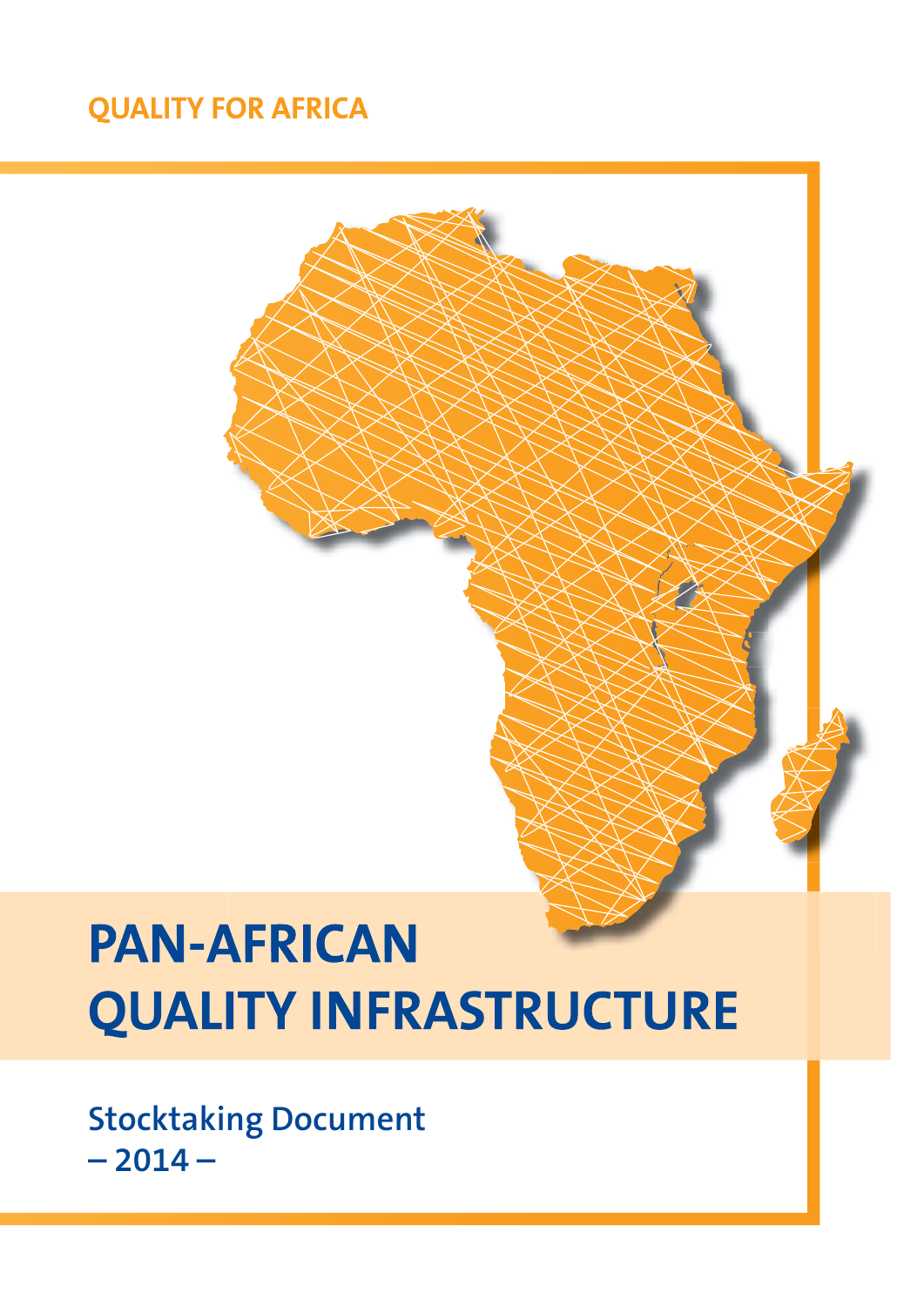#### **ACKNOWLEDGEMENT**

Quality has always been an important issue all over the world. The need of providing quality in all aspects being processes, products and services has become imperative with globalisation. Thus, in order to be competitive there is a need of establishing comprehensive quality infrastructure system at national, regional, continental and international levels. However, you can only fix what you know. A lot of projects have been conducted with aim of fulfilling the gaps in quality infrastructure in Africa since 1970s a period during which standardisation was comprising of all aspects of quality, standards; metrology and measurements, conformity assessment and accreditation. This concept has since then changed; those aspects have been split for better management and avoidance of interferences. Therefore there is a need of knowing the current status of quality infrastructure in Africa for guiding the future development plan and programmes in this area.

Adding to the above, as we strive to strengthen the free trade and competitiveness of Africa's goods and services and contributing towards the industrialisation of the continent, there must be a clear picture of how African countries are committed to the development of effective Quality Infrastructure both at all levels. It is in this respect that the Pan-African Quality Infrastructure (PAQI) being the African platforms on quality matters, through its pillars, African Accreditation Cooperation (AFRAC), Intra-Africa Metrology System (AFRIMETS), African Electrotechnical Standardization Commission (AFSEC) and African Organisation for Standardisation (ARSO) has conducted a stocktaking exercise to establish the status and gaps of accreditation; metrology and measurements and standardisation in Africa.

I am therefore pleased to thank everyone who participated in this activity particularly those from AFRAC, AFRIMETS, AFSEC and ARSO. My special thanks go to Madam Evah Oduor for her advice and support in preparing this document and to PTB for the continuous support to PAQI and printing of the document.

I wish to sincerely appreciate the PAQI pillars for their strong cooperation and commitment towards building Quality Infrastructure in Africa.

#### **Hermogène Nsengimana**, PhD

Chairperson, Pan-African Quality Infrastructure ( PAQI) Secretary General, African Organisation for Standardisation (ARSO)



The PAQI initiative is supported by This document is available at www.paqi.org

II PAQI Stocktaking document November 2014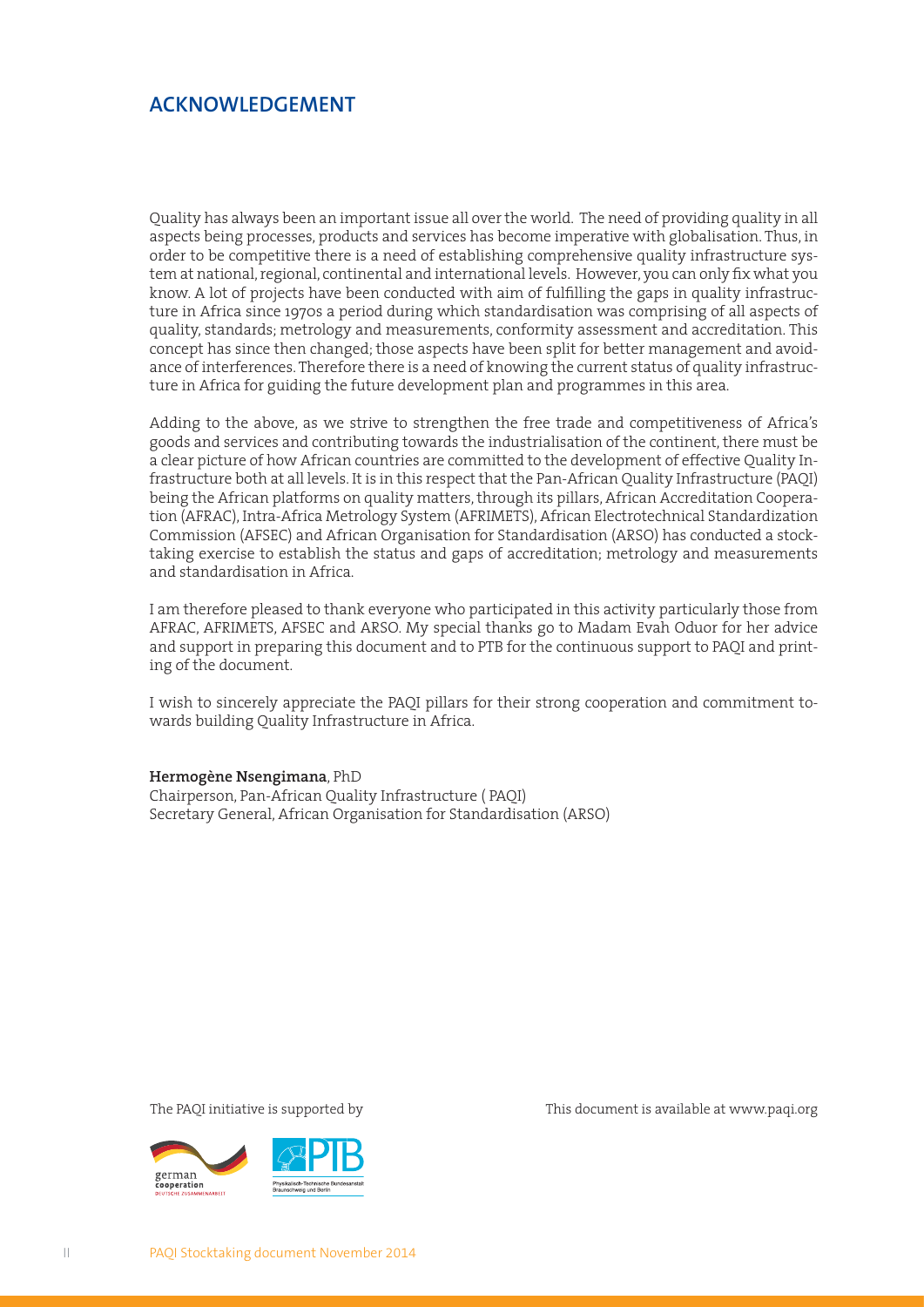## **CONTENTS**

| $\mathbf{1}$ |  |  |  |  |
|--------------|--|--|--|--|
|              |  |  |  |  |
|              |  |  |  |  |
|              |  |  |  |  |
|              |  |  |  |  |
| 2            |  |  |  |  |
|              |  |  |  |  |
|              |  |  |  |  |
|              |  |  |  |  |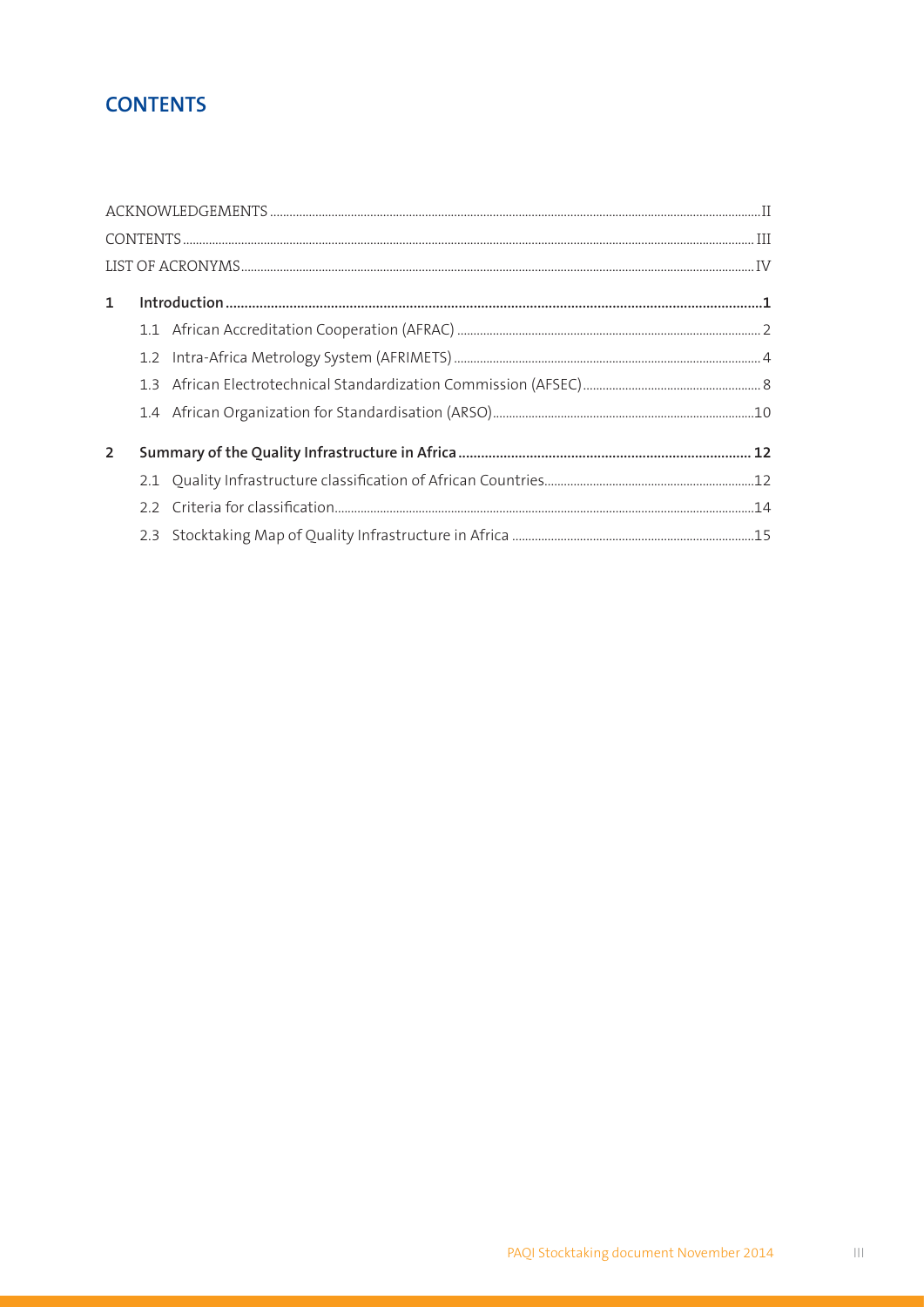### **LIST OF ACRONYMS**

| AFRAC           | African Accreditation Cooperation                                          |
|-----------------|----------------------------------------------------------------------------|
| <b>AFRIMETS</b> | Intra-Africa Metrology System                                              |
| AFSEC           | African Electrotechnical Standardization Commission                        |
| ARSO            | African Organization for Standardisation                                   |
| AU              | African Union                                                              |
| <b>AUC</b>      | African Union Commission                                                   |
| BIPM            | International Bureau of Weights and Measures                               |
| CEMACMET        | Organisation de Métrologie de l'Afrique Centrale                           |
| <b>CEN</b>      | European Committee for Standardization                                     |
| <b>CENELEC</b>  | European Committee for Electrotechnical Standardization                    |
| CGPM            | General Conference on Weights and Measures                                 |
| <b>CIPM</b>     | International Committee for Weights and Measures                           |
| CMC             | Calibration and Measurement Capabilities                                   |
| DKE             | Deutsche Kommission Elektrotechnik Elektronik Informationstechnik, Germany |
| EURAMET         | European Association of National Metrology Institutes                      |
| IAF             | International Accreditation Forum                                          |
| IEC             | International Electrotechnical Commission                                  |
| ILAC            | International Laboratory Accreditation Cooperation                         |
| <b>ISO</b>      | International Organization for Standardization                             |
| KCDB            | Key Comparison Data Base                                                   |
| LM              | Legal Metrology                                                            |
| LMOs            | Legal Metrology Organisations                                              |
| MAA             | Mutual Acceptance Arrangement                                              |
| MRA             | Mutual Recognition Arrangement                                             |
| <b>NABs</b>     | National Accreditation Bodies                                              |
| <b>NECs</b>     | National Electrotechnical Committees                                       |
| <b>NMIs</b>     | National Metrology Institutes                                              |
| <b>NSBs</b>     | National Standards Bureaus                                                 |
| OAU             | Organization of African Unity                                              |
| OIML            | International Organization of Legal Metrology                              |
| PAQI            | Pan-African Quality Infrastructure                                         |
| RMO             | Regional Metrology Organization                                            |
| SADC            | Southern Africa Development Community                                      |
| SI              | System of Units                                                            |
| SOAMET          | Sécretariat Ouest-Africain de Métrologie                                   |
| <b>SRMO</b>     | Sub-regional Metrology Organizations                                       |
| <b>UNECA</b>    | United Nations Economic Commission for Africa                              |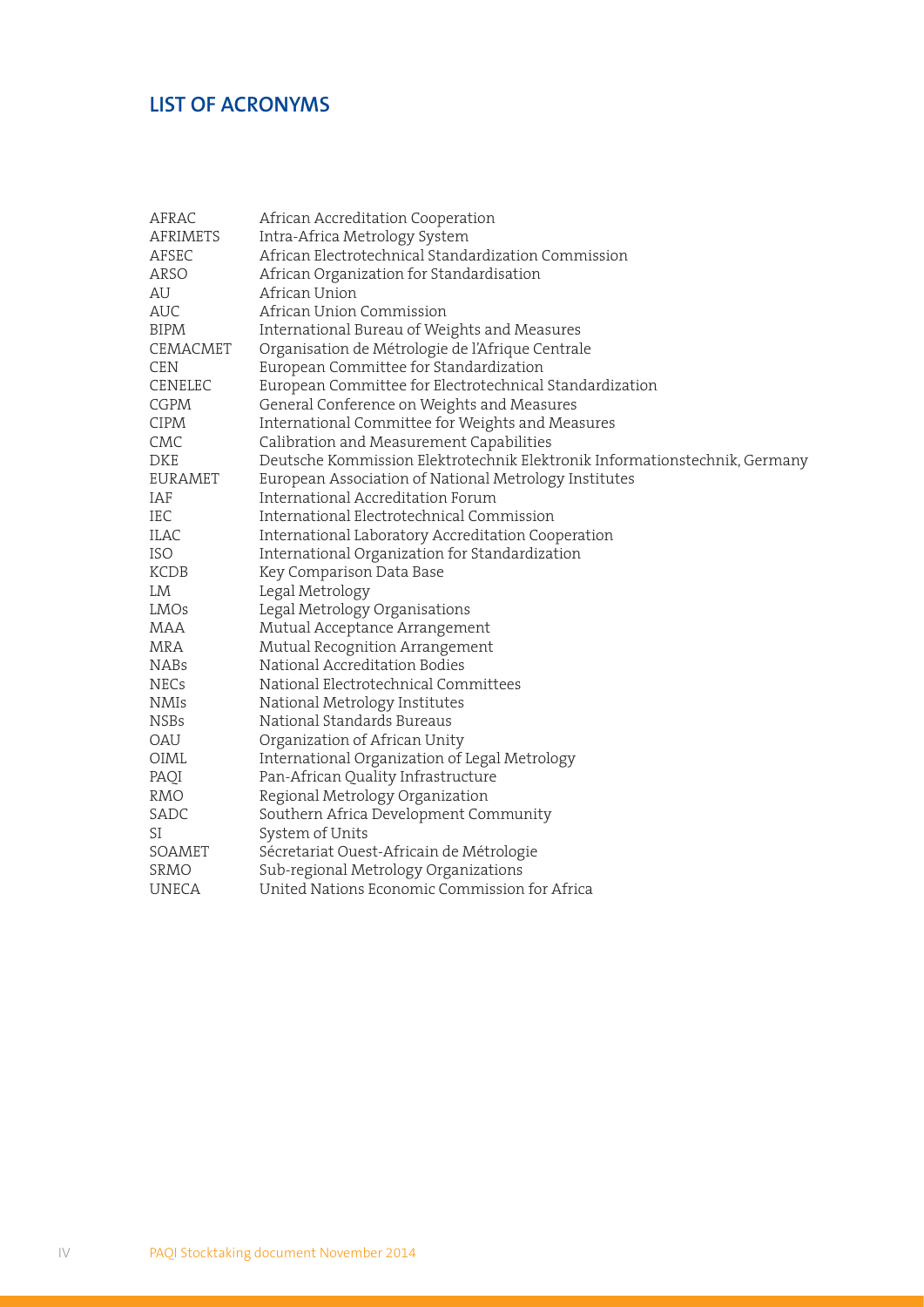#### **1. INTRODUCTION**

The Director of Trade and Industry, African Union Commission (AUC) in Nairobi Kenya, officially launched the Pan-African Quality Infrastructure (PAQI) in August 2013. PAQI is recognized as the continental platform for all matters related to standardisation, metrology and accreditation. Its objective is to enhance Africa's internal trading capacity, increasing its product and service competitiveness globally, and uplifting the welfare of African consumers. This will in turn create a continental quality infrastructure forum to influence future prospects in international trade referencing for Africa's benefit and advantage.

This document provides the status of standardisation, metrology and accreditation in Africa as described by the four pillars of PAQI – AFRAC, AFRIMETS, AFSEC and ARSO.

Each pillar has conceptualized five categories with clearly defined and objectively verifiable indicators. Information thus obtained can not only be clustered and visualized but also be used for monitoring progress over a given timeline.

After categorizing and clustering in the respective field of interest, the Secretariat of the PAQI Joint Committee has summarized all categories again to one PAQI status index, which is shown in Chapter 2.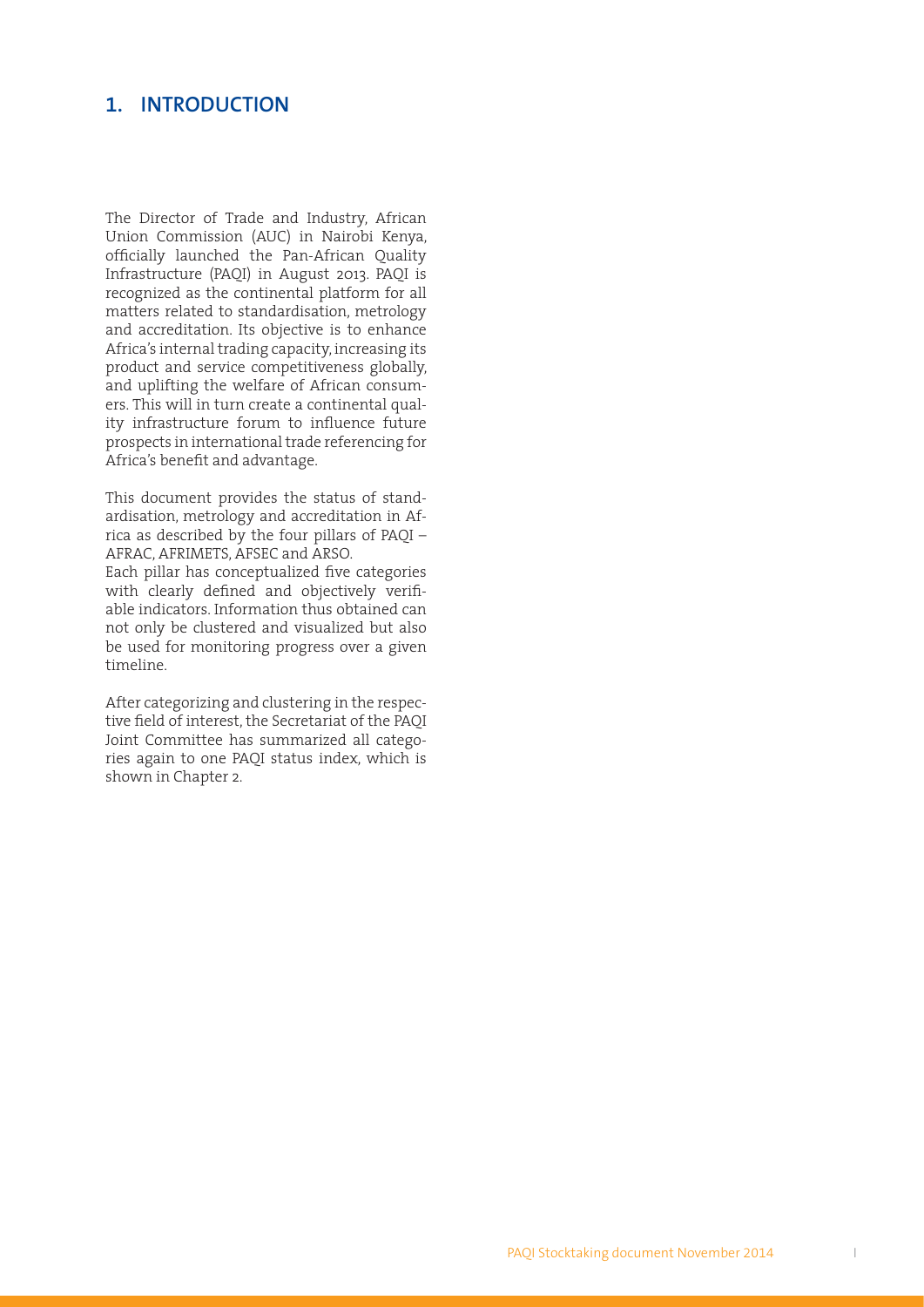

#### **1.1 African Accreditation Cooperation (AFRAC)**

The African Accreditation Cooperation (AFRAC) was established in 2010 and is a cooperation of accreditation bodies, sub-regional accreditation cooperation and stakeholders.

The mission of AFRAC is to cooperate in building capacity in African accreditation with the goal of sustaining an internationally acceptable mutual recognition.

The main objective of AFRAC is to provide accreditation support to industry and trade and to contribute to the protection of health and safety of the public and the protection of the environment, in Africa and thereby improve Africa's competitiveness.

In order to facilitate trade accreditation needs to breakdown the technical barrier caused by differing standards and conformity assessment requirements. Thus using accredited conformity assessment services has the following advantages:

- Avoid expensive re-testing, re-certification or re-inspection when products are traded
- Avoids costly rework;
- Facilitate ease of access to the international market through a network of Mutual Recognition Arrangements.

| <b>CATEGORY</b>                                                                  | <b>CRITERIA</b>                                                                                                                                                                                                                                             |
|----------------------------------------------------------------------------------|-------------------------------------------------------------------------------------------------------------------------------------------------------------------------------------------------------------------------------------------------------------|
| 1 Fully operational Ac-<br>creditation Body and IAF<br>and ILAC MRA signatory    | • Official institute responsible for Accreditation<br>• Signatory of the ILAC and IAF Mutual recognition arrangements<br>• Signatory of the AFRAC Mutual recognition arrangement<br>• Arrangement member of AFRAC                                           |
| 2 Fully operational Ac-<br>creditation Body; Associate<br>member of ILAC and IAF | • Official institute responsible for Accreditation<br>• Not a signatory of the ILAC and IAF Mutual recognition arrangement<br>• Associate member of ILAC and IAF<br>• Not signatories of the AFRAC Mutual recognition arrangement<br>• Full member of AFRAC |
| 3 Fully operational Ac-<br>creditation Body; Affiliate<br>member of ILAC and IAF | • Official institute responsible for Accreditation<br>• Not a signatory of the ILAC and IAF Mutual recognition arrangement<br>• Affiliate member of ILAC and IAF                                                                                            |
| 4 In the process of es-<br>tablishing Accreditation<br><b>Bodies</b>             | • In the process of establishing Accreditation Bodies<br>• Affiliate member of AFRAC                                                                                                                                                                        |
| 5 No official institute re-<br>sponsible for accreditation                       | · No official institute responsible for accreditation                                                                                                                                                                                                       |

**Table 1: Classifi cation criteria for accreditation**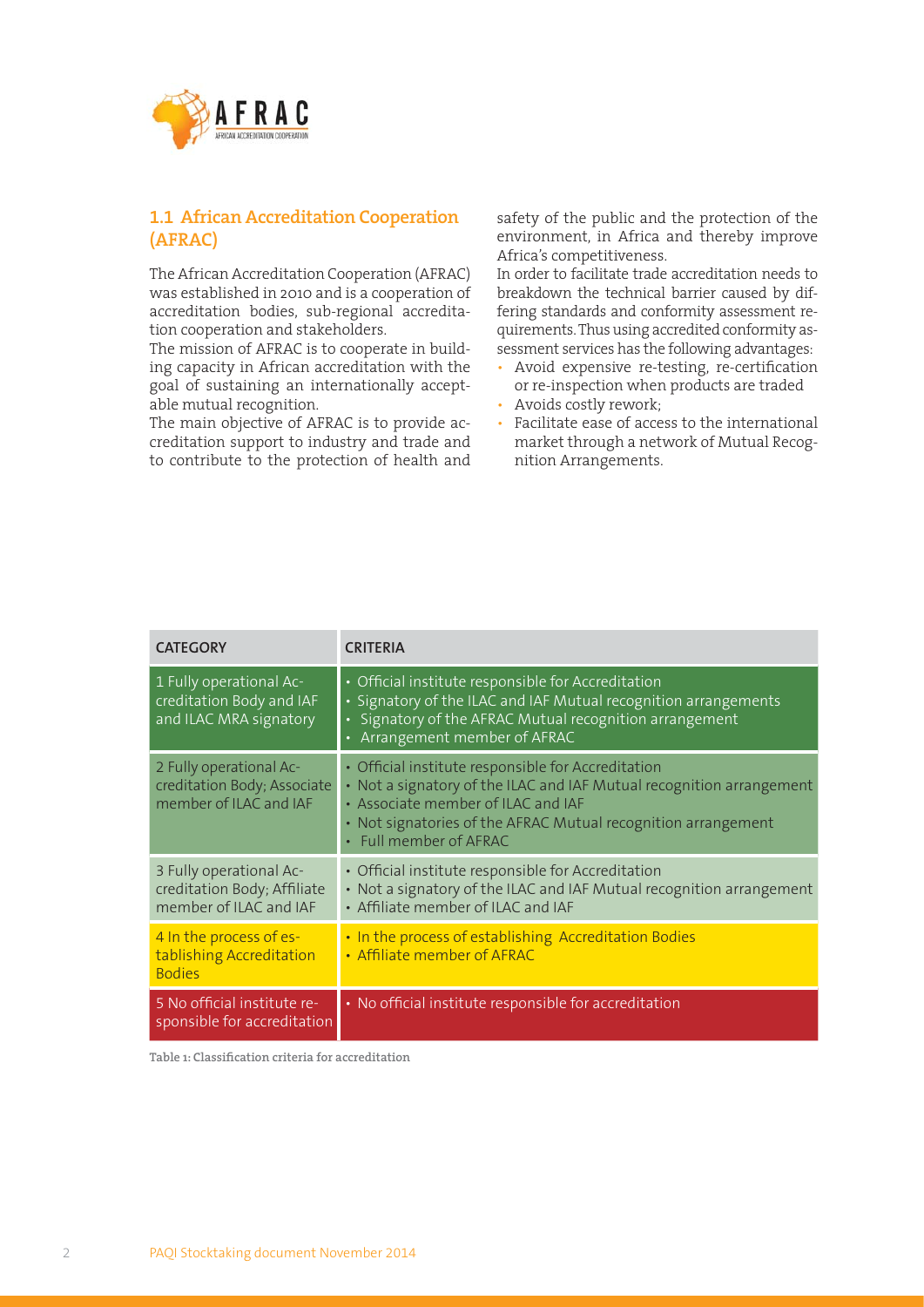

**Figure 1: AFRAC stocktaking**

| <b>CATEGORY</b> | <b>COUNTRY</b>                                                                                                                                                                         |
|-----------------|----------------------------------------------------------------------------------------------------------------------------------------------------------------------------------------|
|                 | Egypt, Tunisia and South Africa                                                                                                                                                        |
|                 | Algeria, Angola, Botswana, DR Congo, Ethiopia, Kenya, Lesotho,<br>Madagascar, Malawi, Mauritius, Morocco, Mozambique, Namibia,<br>Seychelles, Swaziland, Tanzania, Zambia and Zimbabwe |
|                 | Libya                                                                                                                                                                                  |
| 4               | <b>Ghana and Nigeria</b>                                                                                                                                                               |
|                 | Countries not mentioned above                                                                                                                                                          |

Table 2: Classification of capabilities in accreditation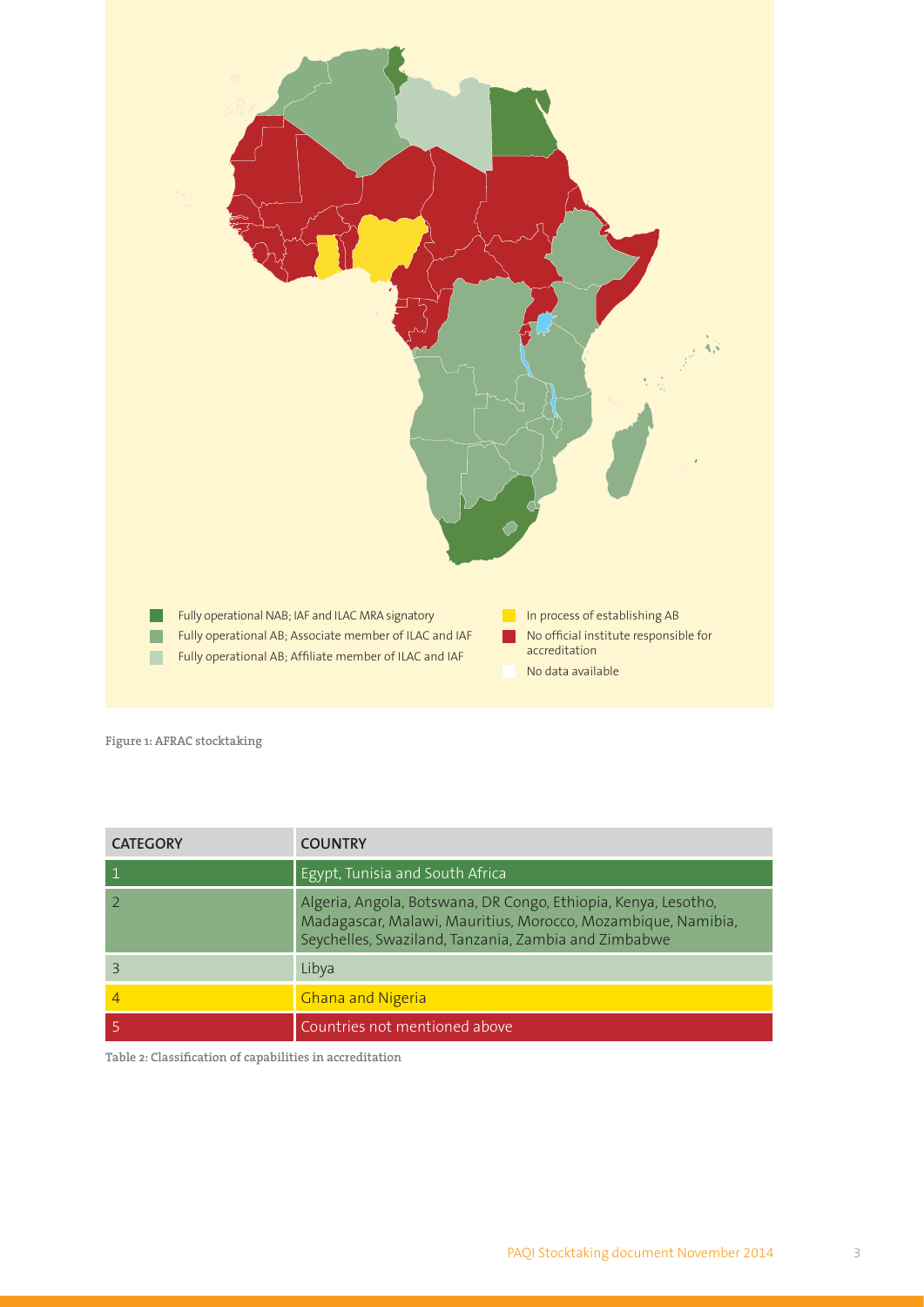

#### **1.2 Intra-Africa Metrology System (AFRIMETS)**

The Intra-Africa Metrology System (AFRIMETS) was formed in 2006 with membership drawn from the African Sub-regional Metrology Organizations ("SRMO").

The main mandate of AFRIMETS is to promote the development of scientific, industrial and legal metrology issues across Africa and to operate as a fully-fledged Regional Metrology Organization (RMO), in accordance with the Mutual Recognition Arrangement (MRA) of the International Committee for Weights and Measures (CIPM).

The membership of AFRIMETS is per country. Each country is represented by the national metrology institute responsible for Scientific & Industrial metrology and the organisation responsible for Weights and Measures (or Legal Metrology Bodies, LMBs) and thus has two votes. Member countries that are signatories to a SRMO are called Principal members and member countries not part of a SRMO, Ordinary members. NMIs and LMBs outside Africa can become Associate members. Other organisations with an interest in AFRIMETS can become observers.

To keep track of the development of Scientific & Industrial metrology and Weights & Measures (or Legal metrology), a set of classifications were developed to classify the maturity of development and to provide a clear picture of the status of both categories of metrology in a country.

| <b>CATEGORY</b>                                           | <b>CRITERIA</b>                                                                                                                                                                                                                                                                                                                                                                                                                                                                                                                                                                                                        |
|-----------------------------------------------------------|------------------------------------------------------------------------------------------------------------------------------------------------------------------------------------------------------------------------------------------------------------------------------------------------------------------------------------------------------------------------------------------------------------------------------------------------------------------------------------------------------------------------------------------------------------------------------------------------------------------------|
| 1 NMIs participating<br>in the CIPM MRA                   | • Official institutes responsible for scientific & industrial metrology<br>• Member State of International Bureau of Weights and Measures (BIPM)<br>• Capabilities in most areas of metrology, or those critical for the country<br>• At least some in-house realization of the International System of Units (SI)<br>· International traceability in place for all national standards<br>• AFRIMETS (or EURAMET)-approved quality system in place<br>• Most laboratories accredited or peer reviewed<br>• Calibration and Measurement Capabilities (CMC) entries in Key Compari-<br>son Data Base (KCDB), or imminent |
| 2 NMIs participating<br>in RMO activities                 | • Official institutes responsible for scientific & industrial metrology<br>• Associate of General Conference on Weights and Measures (CGPM)<br>• Capabilities in most areas of metrology, or those critical for the country<br>· International traceability in place for all or critical national standards<br>• AFRIMETS (or EURAMET)-approved quality system in place, or imminent<br>• Most laboratories accredited or peer reviewed                                                                                                                                                                                |
| 3 NMIs providing na-<br>tional traceability               | • Official institutes responsible for scientific & industrial metrology<br>• Associate of CGPM, or plans to become one in next 5 years<br>• Capabilities in basic areas of metrology, or those critical for the country<br>• Traceability in place for critical national standards<br>• Quality system in place<br>· Critical laboratories accredited or peer reviewed                                                                                                                                                                                                                                                 |
| 4 Basic scientific me-<br>trology infrastructure          | • Official institutes responsible for scientific & industrial metrology<br>• Capabilities in basic areas of metrology, or those critical for the country<br>• Traceability in place for some parameters<br>• Quality system in place or being developed                                                                                                                                                                                                                                                                                                                                                                |
| 5 Limited or no<br>scientific metrology<br>infrastructure | • No official institute responsible for scientific & industrial metrology<br>• Very basic facilities in a government department or related institute                                                                                                                                                                                                                                                                                                                                                                                                                                                                   |

Table 3: Classification criteria for scientific & industrial metrology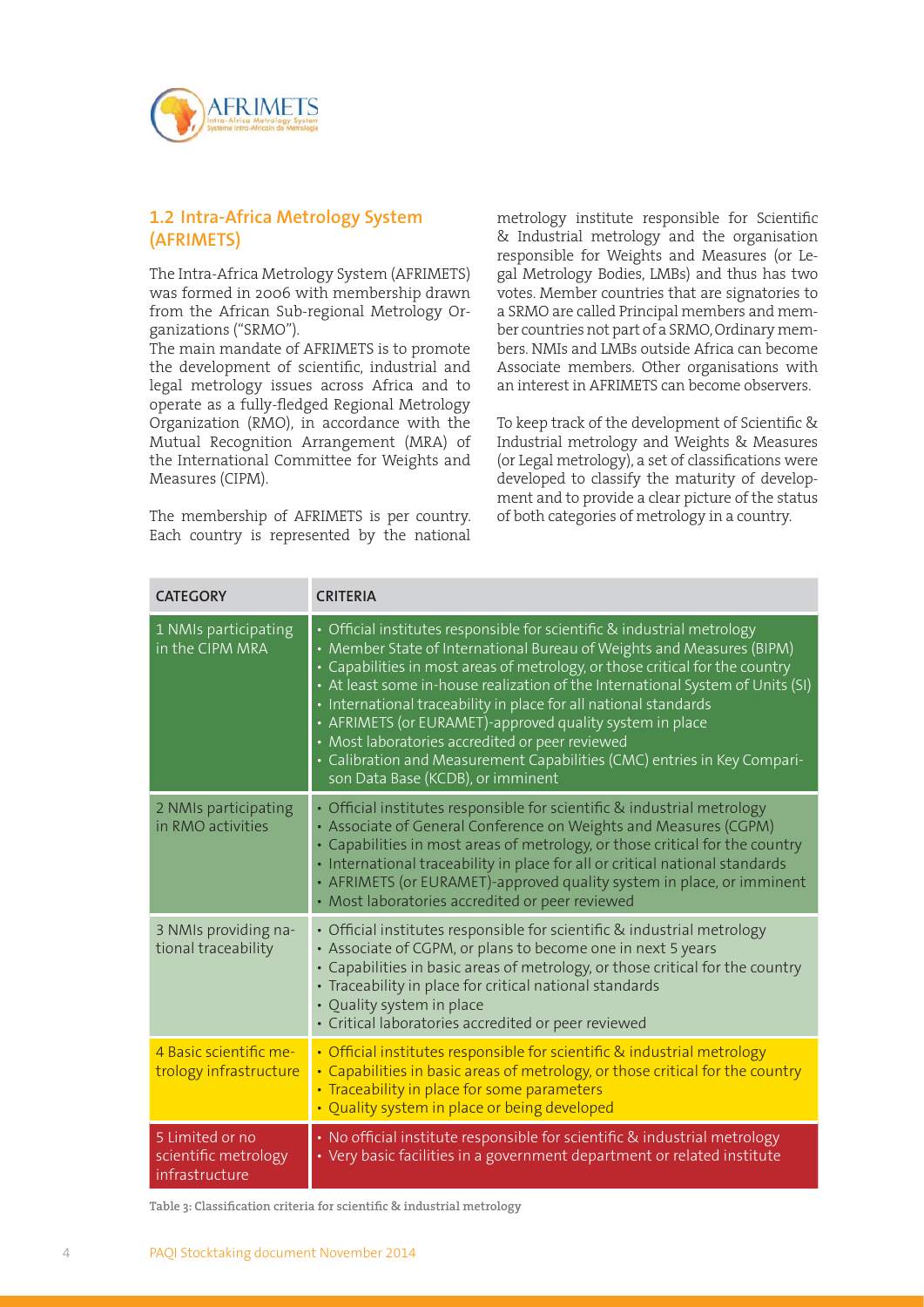

Figure 2: AFRIMETS stocktaking (scientific & industrial metrology)

| <b>CATEGORY</b>          | <b>COUNTRY</b>                                                                                                                                                                  |
|--------------------------|---------------------------------------------------------------------------------------------------------------------------------------------------------------------------------|
| $\vert$ 1                | Egypt, Kenya, South Africa, Tunisia                                                                                                                                             |
|                          | Ghana                                                                                                                                                                           |
| $\overline{\mathcal{E}}$ | Benin, Botswana, Ethiopia, Mauritius, Morocco, Tanzania, Uganda, Zimba-<br>bwe                                                                                                  |
| $\overline{4}$           | Burkina Faso, Burundi, Cameroon, Côte d'Ivoire, DRC, Madagascar, Malawi,<br>Mozambique, Namibia, Nigeria, Rwanda, Seychelles, Zambia, Swaziland                                 |
| $\overline{5}$           | Algeria, Angola, CAR, Chad, Equatorial-Guinea, Gabon, Guinea-Bissau, Le-<br>sotho, Libya, Mali, Mauritania, Niger, Republic of the Congo, Senegal, Sierra<br>Leone, Sudan, Togo |

Table 4: Classification of capabilities in scientific & industrial metrology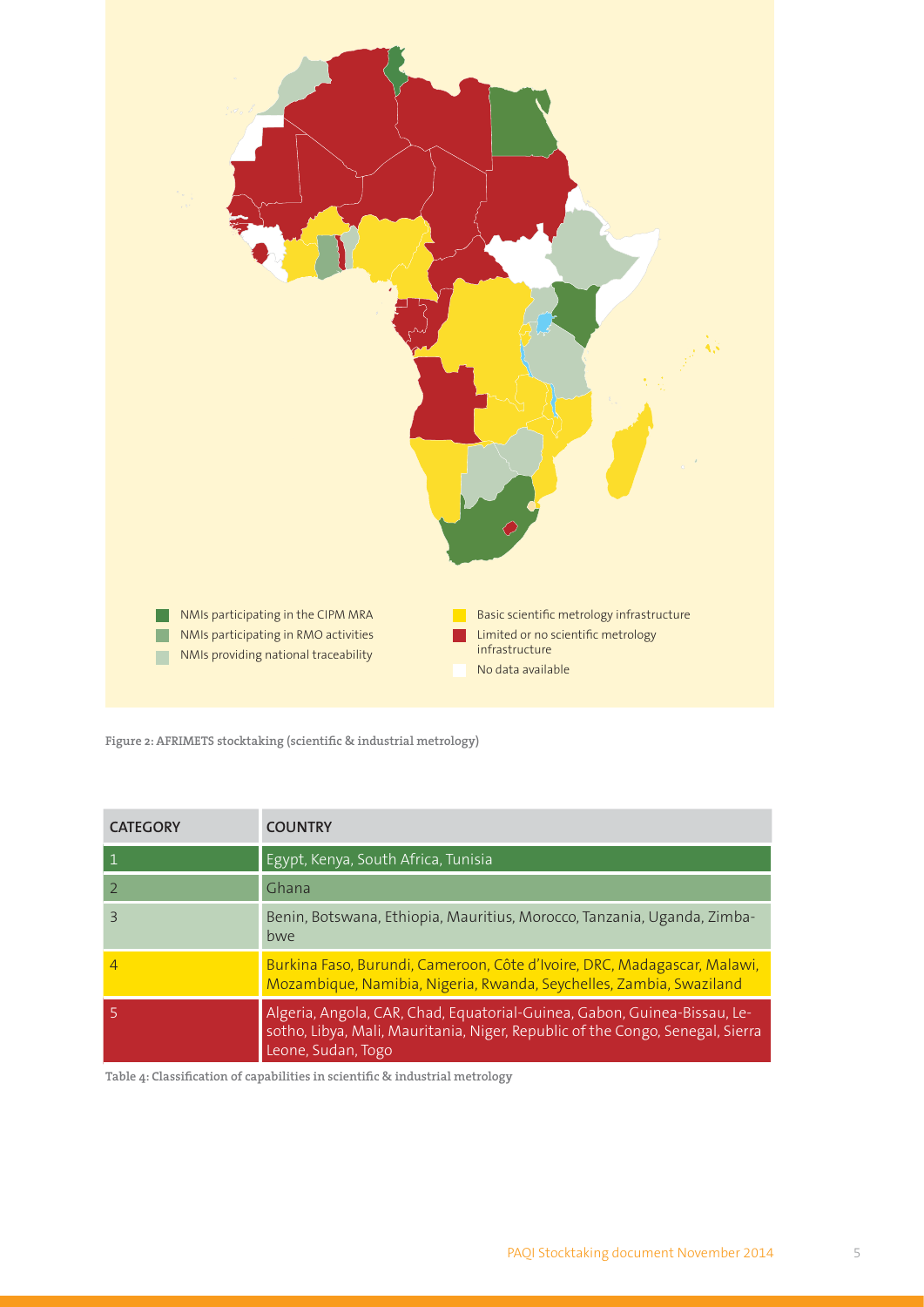| <b>CATEGORY</b>                                                                              | <b>CRITERIA</b>                                                                                                                                                                                                                                                                                                                                                                                                                                                                                                                                                                                                         |
|----------------------------------------------------------------------------------------------|-------------------------------------------------------------------------------------------------------------------------------------------------------------------------------------------------------------------------------------------------------------------------------------------------------------------------------------------------------------------------------------------------------------------------------------------------------------------------------------------------------------------------------------------------------------------------------------------------------------------------|
| 1 Recognized legal<br>metrology system at<br>national, regional and<br>international levels) | · Official institute responsible for legal metrology<br>• Member State of the International Organization of Legal Metrology<br>(OIML)<br>• OIML Mutual Acceptance Arrangement (MAA) signatory<br>• Legal metrology Act (including or with plans to include health, safety,<br>environment and trade)<br>· Facilities to carry out technical activities<br>• Competent staff<br>• Pre-packages<br>• Participation in OIML technical committees<br>• Categories of measuring instruments that fully support the scope of the<br>Legal Metrology Act<br>• Approved quality system in place, accreditation or certification |
| 2 Imbedded LM<br>system with regional<br>and international<br>participation                  | • Official institute responsible for legal metrology<br>• Member State of the OIML<br>• Legal system in place for weights and measures and plans for Legal Me-<br>trology Act to include health, safety, environment and trade<br>• Facilities to carry out technical activities<br>• Competent staff<br>• Pre-packages<br>• Participation in OIML technical committees<br>• Categories of measuring instruments that fully support the scope of the<br>Legal Metrology Act.<br>• Approved quality system in place, accreditation or certification                                                                      |
| 3 Organized LM<br>system with SRMO<br>participation                                          | • Official institute responsible for legal metrology<br>• Corresponding Member of OIML<br>• Legal system in place for weights and measures<br>· Facilities to carry out technical activities<br>• Competent staff<br>• Pre-packages<br>• Categories that fully support the scope of the Legal Metrology Act<br>• Participation in SRMO technical activities                                                                                                                                                                                                                                                             |
| 4 LM existence at<br>National level with<br>limited resources                                | • Legal system in place, with at least fit-for-purpose regulations for main<br>national issues<br>• Some facilities to carry out technical activities<br>• Trained staff to support technical activities<br>• REC participation<br>· Technical instructions                                                                                                                                                                                                                                                                                                                                                             |
| 5 No official LM                                                                             | • No facility and/or Act/regulations                                                                                                                                                                                                                                                                                                                                                                                                                                                                                                                                                                                    |

Table 5: Classification criteria for legal metrology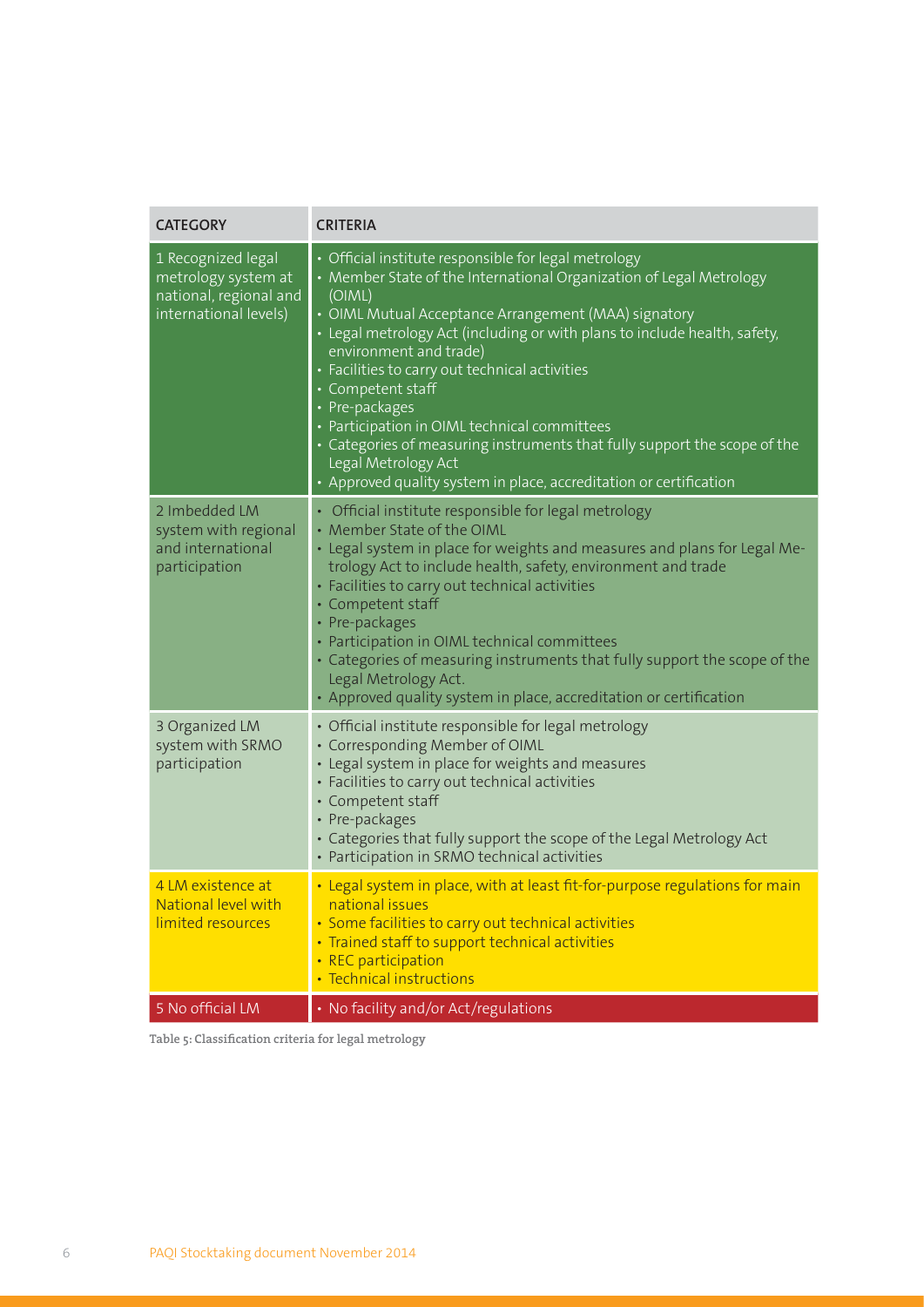

**Figure 3: AFRIMETS stocktaking (legal metrology)**

Figure 3 shows that although a large part of the continent is covered for legal metrology, the level of the infrastructure is a concern, as well as the lack of infrastructure in the Organisation de Métrologie de l'Afrique Centrale CEMACMET and parts of the Sécretariat Ouest-Africain de Métrologie SOAMET. Many countries classified as "yellow" only perform 10-20% of the required activities.

| <b>CATEGORY</b> | <b>COUNTRY</b>                                                                                                                                                                                                                                                                                                                                  |
|-----------------|-------------------------------------------------------------------------------------------------------------------------------------------------------------------------------------------------------------------------------------------------------------------------------------------------------------------------------------------------|
| $\mathbf{1}$    | None                                                                                                                                                                                                                                                                                                                                            |
| $\overline{2}$  | South Africa, Tunisia                                                                                                                                                                                                                                                                                                                           |
| 3               | Algeria, Benin, Egypt, Kenya, Morocco                                                                                                                                                                                                                                                                                                           |
| 4               | Angola, Botswana, Burkina Faso, Burundi, Cameroon, Côte d'Ivoire, DRC,<br>Ethiopia, Gabon, Ghana, Lesotho, Libya, Madagascar, Malawi, Mali, Mau-<br>ritania, Mauritius, Mozambique, Namibia, Niger, Nigeria, Republic of the<br>Congo, Rwanda, Senegal, Seychelles, Swaziland, Sudan, Uganda, Tanzania,<br>Togo, Zimbabwe, Zambia, Sierra Leone |
|                 | CAR, Chad, Equatorial-Guinea, Guinea-Bissau                                                                                                                                                                                                                                                                                                     |

Table 6: Classification of capabilities in legal metrology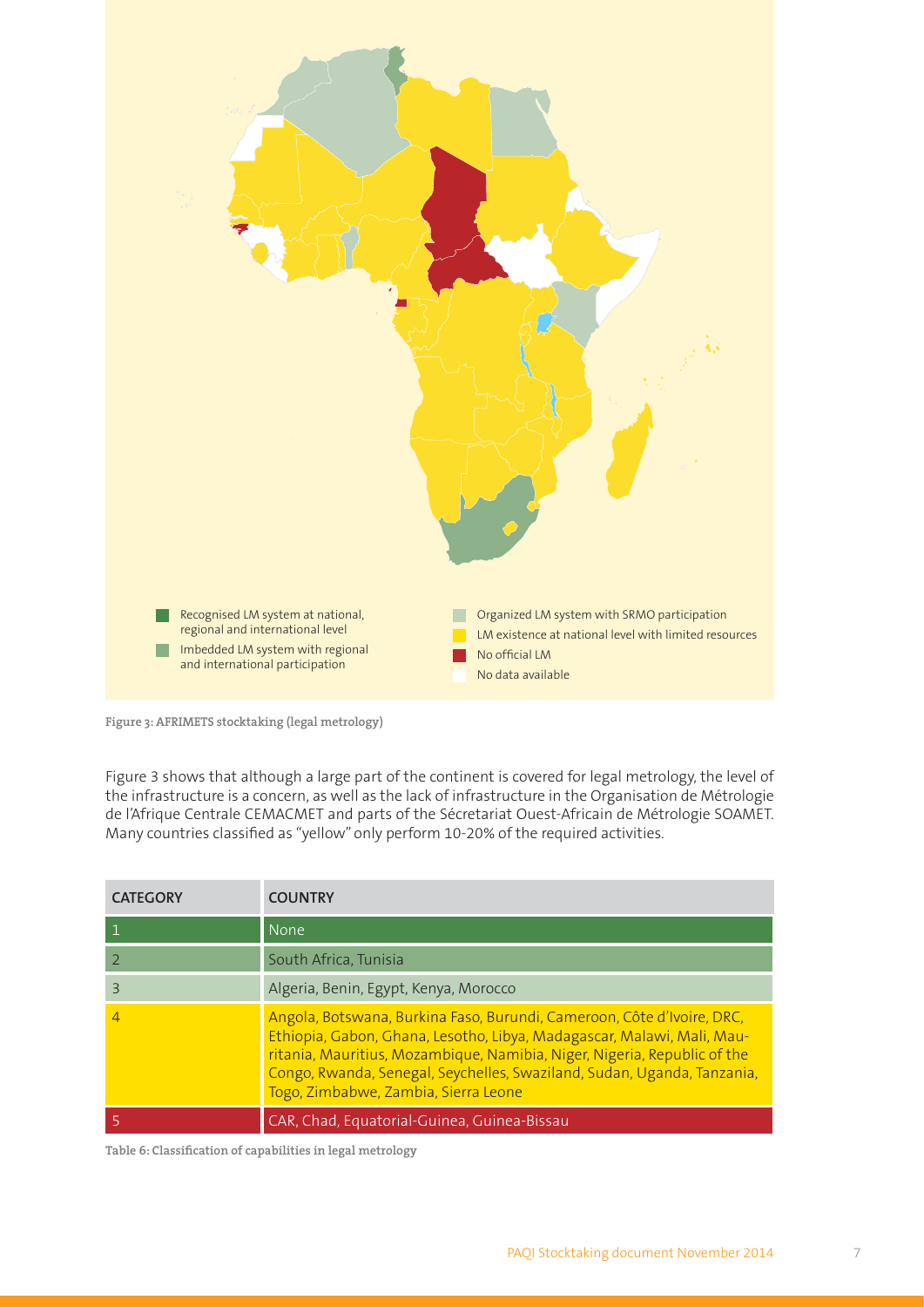

#### **1.3 African Electrotechnical Standardization Commission (AFSEC)**

The African Electrotechnical Standardization Commission (AFSEC) was established in February 2008 as an organized association. It has legal status in accordance with Article 24 of the Convention of the African Energy Commission, through declarations of Conferences of the Africa Ministers of Energy.

AFSEC mission is in the field of standards for electricity, electronics and related technologies. It is responsible for:

- Identification of existing standards and prioritization of standard's needs
- Harmonizing existing standards either through the adoption of international standards or where necessary their adaptation to African conditions

AFSEC is recognized by the International Electrotechnical Commission (IEC) through a cooperation agreement signed in 2009. It also signed cooperation agreements with the European Committee for Standardization (CEN) and the European Committee for Electrotechnical Standardization (CENELEC) in 2010 and the Deutsche Kommission Elektrotechnik Elektronik Informationstechnik (DKE) Germany in 2011.

AFSEC membership consists of National Electrotechnical Committees (NECs) from each African member state and Affiliate members drawn from the African Power Pools and other AU structures.

| <b>CATEGORY</b>                                                                                            | <b>CRITERIA</b>                                                                                                                                                                                                                                                                                            |
|------------------------------------------------------------------------------------------------------------|------------------------------------------------------------------------------------------------------------------------------------------------------------------------------------------------------------------------------------------------------------------------------------------------------------|
| 1 NECs participating<br>in both regional and<br>international stand-<br>ardisation                         | • Establishment of National Electrotechnical Committee<br>• Member of AFSEC<br>• Member of IEC<br>• Participation in AFSEC Technical / Sub committees<br>• Participation in IEC Technical / Sub committees<br>• Technical Committee Chair/Secretariat AFSEC<br>· Technical Committee Chair/Secretariat IEC |
| 2 NECs participation<br>in regional stand-<br>ardisation and limited<br>international stand-<br>ardisation | • Establishment of National Electrotechnical Committee<br>• Member of AFSEC<br>• Affiliate Member of IEC<br>• Participation in AFSEC Technical / Sub committees<br>• Participation in IEC Technical / Sub committees<br>• Technical Committee Chair/Secretariat AFSEC                                      |
| 3 NECs not members<br>of AFSEC but par-<br>ticipating in limited<br>standardisation                        | • Establishment of National Electrotechnical Committee<br>• Not a member of AFSEC<br>• Affiliate /Member of IEC<br>• Participation in IEC Technical work                                                                                                                                                   |
| 4 No establishment<br>of NECs or the NECs<br>are not active mem-<br>bers of IEC or Affiliate               | • No National Electrotechnical Committee<br>• Member of IEC/Affiliate member<br>• Passive member of IEC                                                                                                                                                                                                    |
| 5 No establishment<br>of NEC s - No activity                                                               | • No Establishment of NEC<br>• Not a member of AFSEC or IEC                                                                                                                                                                                                                                                |

**Table 7: Classifi cation criteria for electrotechnical standardisation**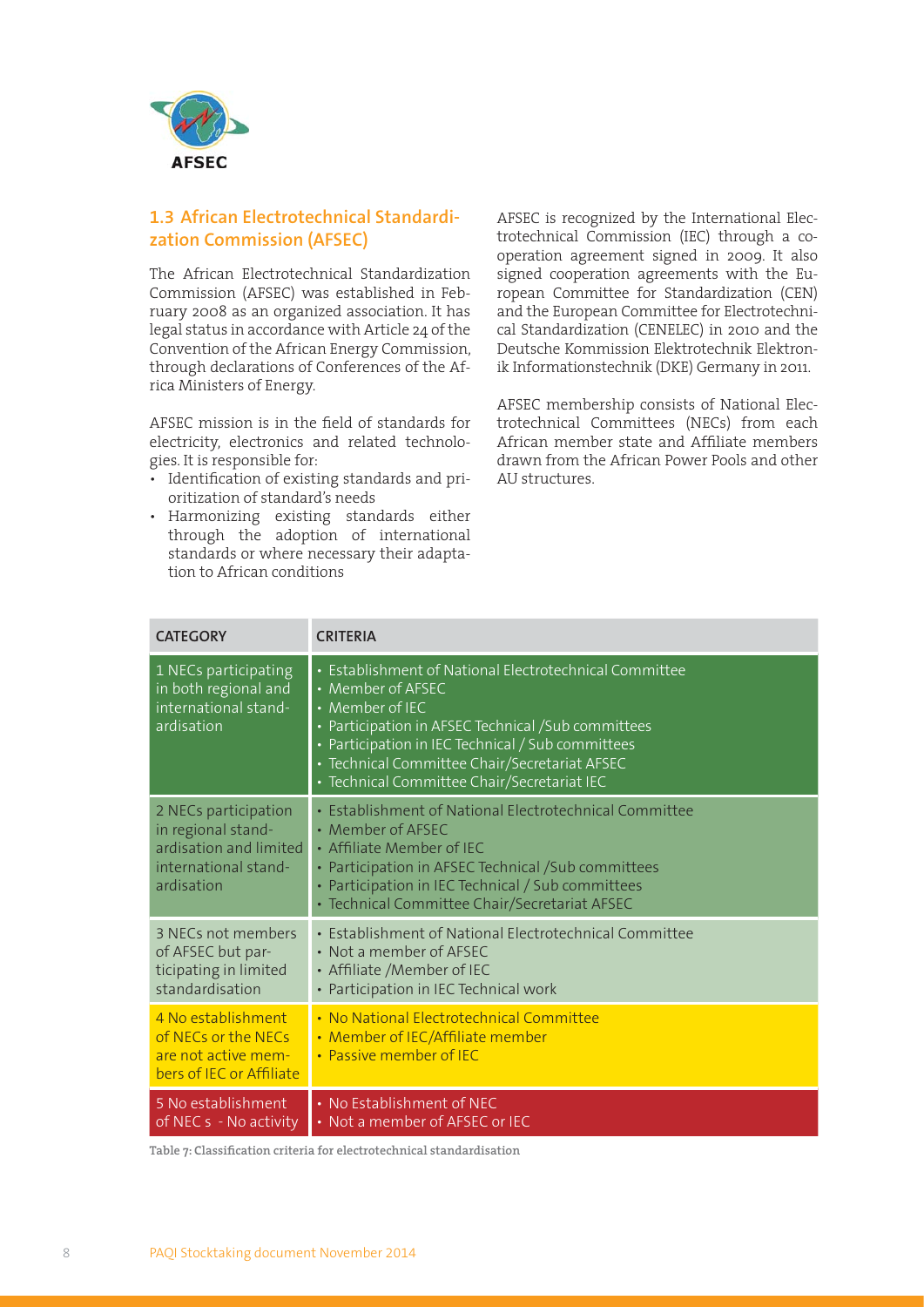

**Figure 4: AFSEC stocktaking**

| <b>CATEGORY</b>          | <b>COUNTRY</b>                                                                                                                                                                            |
|--------------------------|-------------------------------------------------------------------------------------------------------------------------------------------------------------------------------------------|
| ' 1                      | Egypt, Kenya, Libya <sup>1</sup> , Nigeria, South Africa                                                                                                                                  |
| $\overline{z}$           | Cote d'Voire, DR Congo, Ghana, Namibia, Rwanda, Senegal, Sudan, Zambia                                                                                                                    |
| $\overline{\mathcal{E}}$ | Algeria, Botswana, Burkina, Faso, Burundi, Cameroon, Ethiopia, Gabon,<br>Gambia, Guinea, Malawi, Mauritius, Morocco, Mozambique, Niger, Sierra<br>Leone, Tunisia, Uganda, Zimbabwe        |
| $\overline{4}$           | Angola, Benin, Central African Republic, Chad, Congo Brazzaville, Eritrea,<br>Guinea Bissau, Lesotho, Madagascar, Mali, Mauritania, Seychelles, South<br>Sudan, Swaziland, Tanzania, Togo |
|                          | Cape Verde, Djibouti, Equatorial Guinea, Liberia, Somalia, Western Sahara                                                                                                                 |

Table 8: Classification of capabilities in electrotechnical standardisation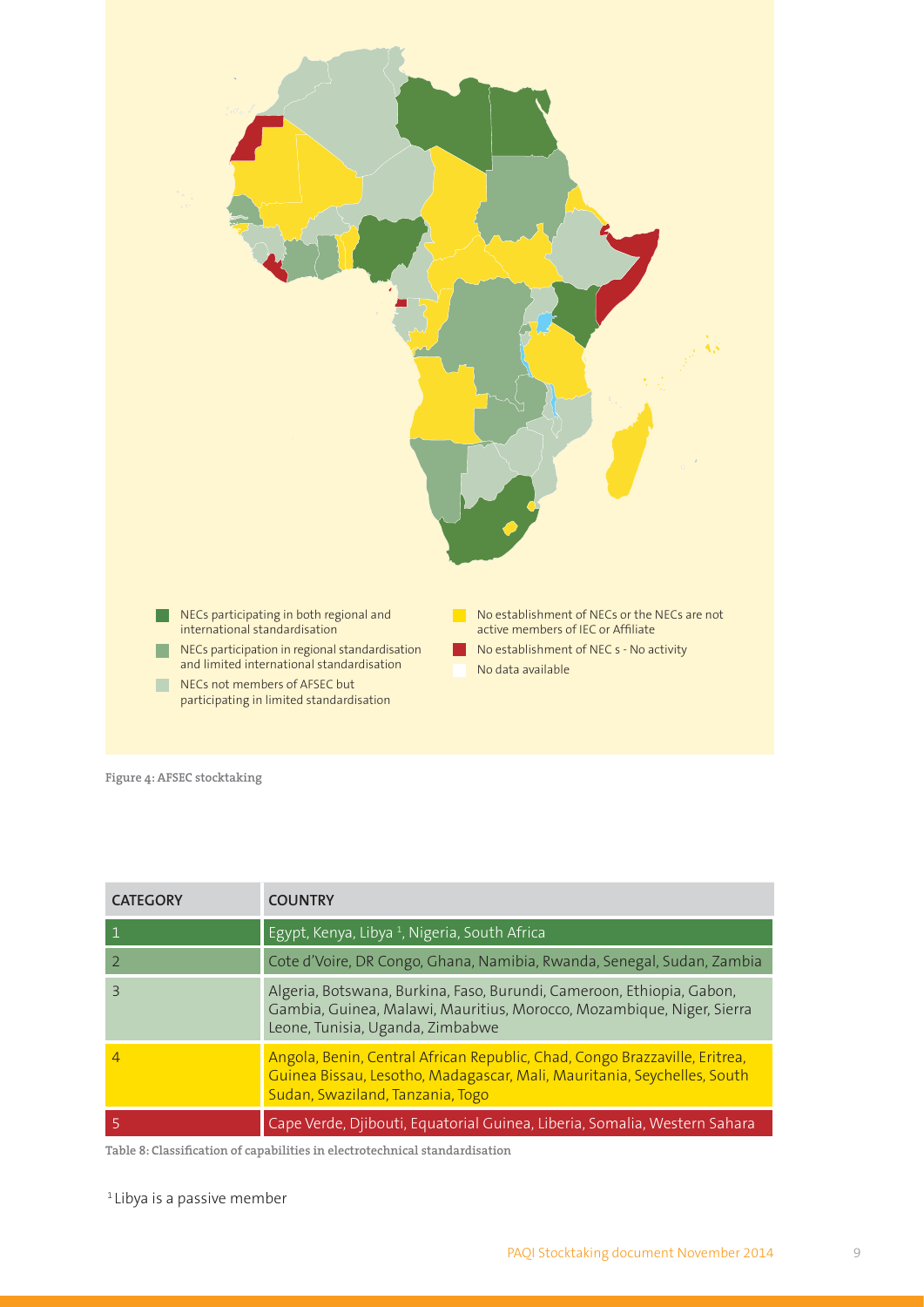

#### **1.4 African Organization for Standardisation (ARSO)**

African Organization for Standardisation (ARSO) is Africa's intergovernmental standards body. It was formed by the OAU (currently AU) and United Nations Economic Commission for Africa (UNECA) in 1977 in Accra, Ghana.

The fundamental mandate of ARSO is to develop tools for standards development, standards harmonization, and implementation of these systems with the aim of facilitating intra-African trade and international trade of goods and services. ARSO is an observer member of International Organization for Standardization (ISO) and has also signed a Memorandum of Understanding with CEN.

ARSO membership is drawn from African countries through their National Standards Bureaus (NSBs) that pay annual membership fees.

NSBs may be joint public/private sector bodies, statutory autonomous bodies, standards associations or government bodies, depending on the capacity of an NSB and modality of its establishment.

| <b>CATEGORY</b>                                                                                                     | <b>CRITERIA</b>                                                                                                                                                                                                                                                          |
|---------------------------------------------------------------------------------------------------------------------|--------------------------------------------------------------------------------------------------------------------------------------------------------------------------------------------------------------------------------------------------------------------------|
| 1 NSBs Participating<br>in Regional and inter-<br>national activities                                               | • Official National Standards Body<br>• Member of ARSO<br>• Full Member of ISO<br>• Participation in ARSO Technical / Sub committees<br>• Participation in ISO Technical / Sub committees<br>• Participation in Regional Harmonization of Standards                      |
| 2 NSBs participating<br>in Regional Activities<br>and limited Interna-<br>tional                                    | • Official National Standards Body<br>• Member of ARSO<br>• Correspondent /subscriber member of ISO<br>• Participation in ARSO Technical / Sub committees<br>• Participation in ISO Technical / Sub committees<br>• Participation in Regional Harmonization of Standards |
| 3 NSBs participating<br>in limited regional<br>activities and interna-<br>tional activities but<br>not ARSO members | • Official National Standards Body<br>• Member of ISO<br>• Participation in regional harmonization<br>• Participation in ISO Technical work                                                                                                                              |
| 4 Passive members<br>in both regional and<br>international stand-<br>ardisation                                     | • Official National Standards Body<br>• Member of ISO/ARSO                                                                                                                                                                                                               |
| 5 No official NSBs                                                                                                  | • No official National Standards Body                                                                                                                                                                                                                                    |

Table 9: Classification criteria for standardisation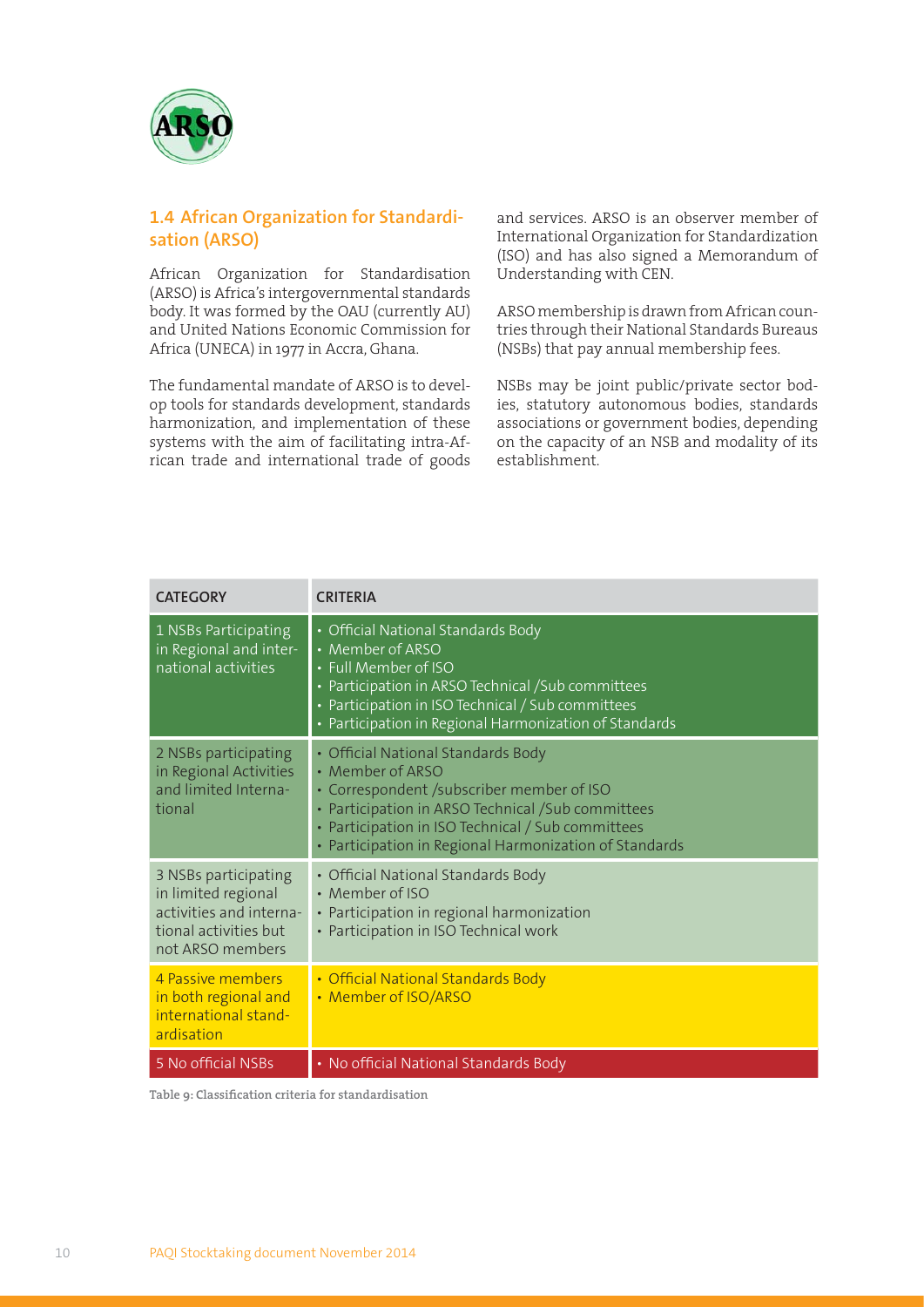

**Figure 5: ARSO stocktaking**

| <b>CATEGORY</b> | <b>COUNTRY</b>                                                                                                                                                                                                                |
|-----------------|-------------------------------------------------------------------------------------------------------------------------------------------------------------------------------------------------------------------------------|
| -1              | Benin, Botswana, Burkina Faso, Cameroon, Cote D'Ivoire, DR Congo, Egypt,<br>Ethiopia, Gabon, Ghana, Kenya, Libya, Mauritius, Namibia, Nigeria, Rwan-<br>da, Senegal, South Africa, Sudan, Tanzania, Tunisia, Uganda, Zimbabwe |
|                 | Guinea, Guinea Bissau, Liberia, Madagascar, Malawi, Niger, Seychelles,<br>Sierra Leone, Swaziland, Togo, Zambia                                                                                                               |
| $\overline{3}$  | Algeria, Mali, Morocco                                                                                                                                                                                                        |
| $\overline{4}$  | Angola, Burundi, Eritrea, Gambia, Lesotho, Mauritania, Mozambique                                                                                                                                                             |
|                 | Congo Brazzaville                                                                                                                                                                                                             |

Table 10: Classification of capabilities in standardisation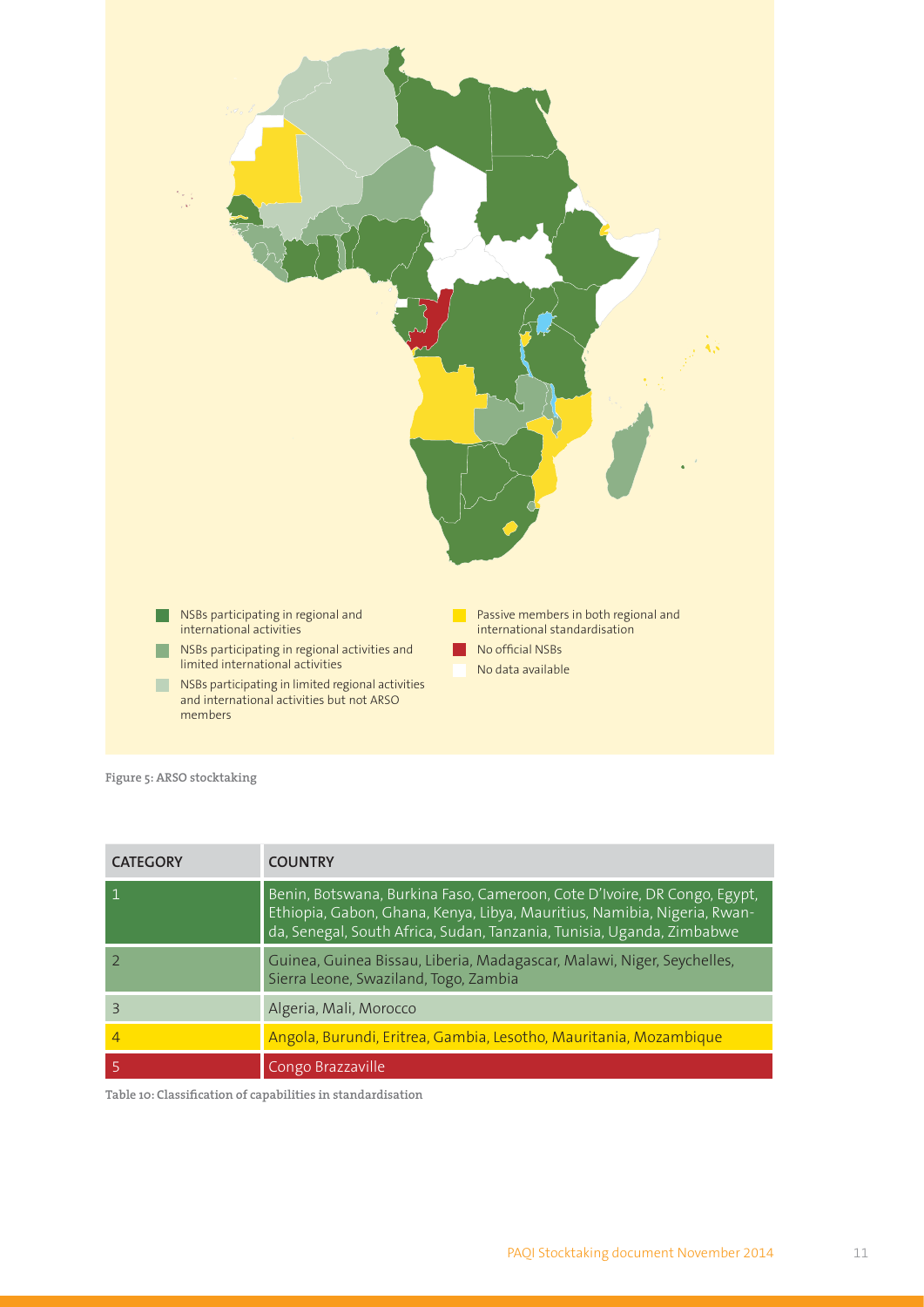## **2. SUMMARY OF THE QUALITY INFRASTRUCTURE IN AFRICA**

|                |                                |       | <b>AFRIMETS</b>         |                    |       |             |                          |
|----------------|--------------------------------|-------|-------------------------|--------------------|-------|-------------|--------------------------|
| <b>NO</b>      | <b>COUNTRY</b>                 | AFRAC | Sc. & Ind.<br>Metrology | Legal<br>Metrology | AFSEC | <b>ARSO</b> | PAQI<br>ranking          |
| $\mathbf 1$    | ALGERIA                        |       |                         |                    |       |             | 1.8                      |
| $\overline{2}$ | ANGOLA                         |       |                         |                    |       |             | 1.2                      |
| $\overline{3}$ | <b>BENIN</b>                   |       |                         |                    |       |             | 1.8                      |
| $\overline{4}$ | <b>BOTSWANA</b>                |       |                         |                    |       |             | 2.4                      |
| 5              | <b>BURKINA FASO</b>            |       |                         |                    |       |             | 1.6                      |
| $\sqrt{6}$     | <b>BURUNDI</b>                 |       |                         |                    |       |             | 1.0                      |
| $\overline{7}$ | CAMEROON                       |       |                         |                    |       |             | 1.6                      |
| 8              | CAPE VERDE                     |       |                         |                    |       |             | $\overline{0}$           |
| $\overline{9}$ | CAR                            |       |                         |                    |       |             | 0.2                      |
| 10             | CHAD                           |       |                         |                    |       |             | 0.2                      |
| 11             | COMOROS                        |       |                         |                    |       |             | $\overline{\phantom{a}}$ |
| 12             | CONGO<br>BRAZZAVILLE           |       |                         |                    |       |             | 0.4                      |
| 13             | COTE D'IVOIRE                  |       |                         |                    |       |             | 1.8                      |
| 14             | DR CONGO                       |       |                         |                    |       |             | 2.4                      |
| 15             | <b>DJIBOUTI</b>                |       |                         |                    |       |             | $\mathbf 0$              |
| 16             | <b>EGYPT</b>                   |       |                         |                    |       |             | 3.6                      |
| 17             | ERITREA                        |       |                         |                    |       |             | 0.4                      |
| 18             | <b>ETHIOPIA</b>                |       |                         |                    |       |             | 2.4                      |
| 19             | EQUATORIAL<br><b>GUINEA</b>    |       |                         |                    |       |             | $\boldsymbol{0}$         |
| 20             | <b>GABON</b>                   |       |                         |                    |       |             | 1.4                      |
| 21             | <b>GAMBIA</b>                  |       |                         |                    |       |             | 0.6                      |
| 22             | <b>GHANA</b>                   |       |                         |                    |       |             | 2.4                      |
| 23             | <b>GUINEA</b>                  |       |                         |                    |       |             | 1.0                      |
| 24             | <b>GUINEA</b><br><b>BISSAU</b> |       |                         |                    |       |             | 0.8                      |
| 25             | <b>KENYA</b>                   |       |                         |                    |       |             | 3.4                      |
| 26             | LESOTHO                        |       |                         |                    |       |             | 1.2                      |
| 27             | LIBERIA                        |       |                         |                    |       |             | 0.6                      |
| 28             | LYBIA                          |       |                         |                    |       |             | 2.2                      |

## **2.1 Quality Infrastructure classification of African Countries**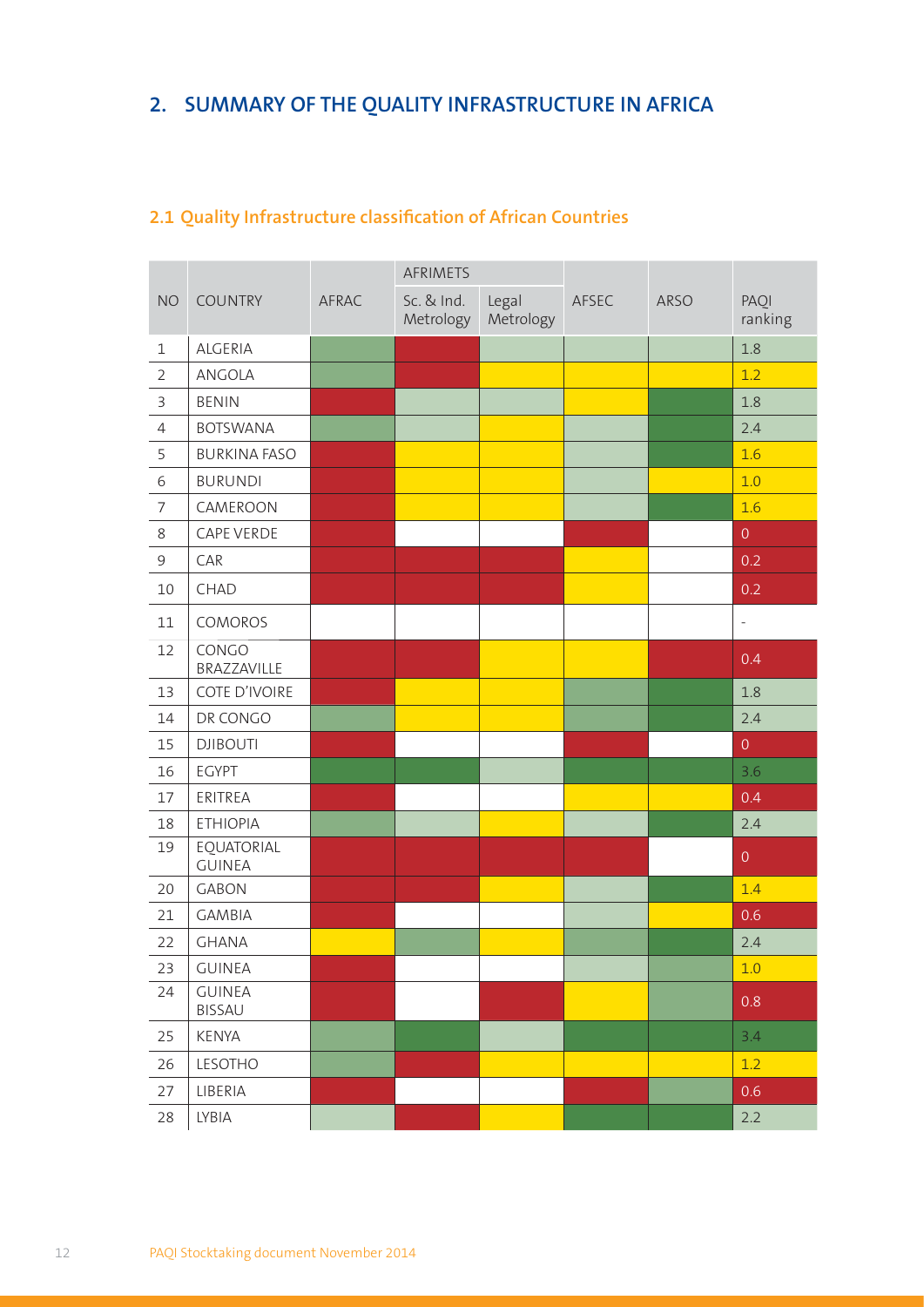|           |                                        |       | AFRIMETS                |                    |       |             |                 |
|-----------|----------------------------------------|-------|-------------------------|--------------------|-------|-------------|-----------------|
| <b>NO</b> | <b>COUNTRY</b>                         | AFRAC | Sc. & Ind.<br>Metrology | Legal<br>Metrology | AFSEC | <b>ARSO</b> | PAQI<br>ranking |
| 29        | MADAGASCAR                             |       |                         |                    |       |             | 1.8             |
| 30        | <b>MALAWI</b>                          |       |                         |                    |       |             | 2.0             |
| 31        | MALI                                   |       |                         |                    |       |             | 0.8             |
| 32        | MAURITANIA                             |       |                         |                    |       |             | 0.6             |
| 33        | <b>MAURITIUS</b>                       |       |                         |                    |       |             | 2.4             |
| 34        | MOROCCO                                |       |                         |                    |       |             | 2.2             |
| 35        | MOZAMBIQUE                             |       |                         |                    |       |             | 1.6             |
| 36        | NAMIBIA                                |       |                         |                    |       |             | 2.4             |
| 37        | <b>NIGER</b>                           |       |                         |                    |       |             | 1.2             |
| 38        | <b>NIGERIA</b>                         |       |                         |                    |       |             | 2.2             |
| 39        | REUNION                                |       |                         |                    |       |             | $\overline{a}$  |
| 40        | <b>RWANDA</b>                          |       |                         |                    |       |             | 1.8             |
| 41        | <b>SAO TOME</b><br><b>AND PRINCIPE</b> |       |                         |                    |       |             | $\frac{1}{2}$   |
| 42        | SENEGAL                                |       |                         |                    |       |             | 1.6             |
| 43        | SEYCHELLES                             |       |                         |                    |       |             | 1.8             |
| 44        | SIERRA LEONE                           |       |                         |                    |       |             | 1.2             |
| 45        | SOMALIA                                |       |                         |                    |       |             | $\overline{0}$  |
| 46        | SOUTH AFRICA                           |       |                         |                    |       |             | 3.8             |
| 47        | SOUTH SUDAN                            |       |                         |                    |       |             | 0.2             |
| 48        | SUDAN                                  |       |                         |                    |       |             | 1.6             |
| 49        | SWAZILAND                              |       |                         |                    |       |             | 1.8             |
| 50        | <b>TANZANIA</b>                        |       |                         |                    |       |             | 2.2             |
| 51        | <b>TOGO</b>                            |       |                         |                    |       |             | 1.0             |
| 52        | TUNISIA                                |       |                         |                    |       |             | 3.4             |
| 53        | <b>UGANDA</b>                          |       |                         |                    |       |             | 1.8             |
| 54        | WESTERN<br>SAHARA                      |       |                         |                    |       |             | $\overline{0}$  |
| 55        | ZAMBIA                                 |       |                         |                    |       |             | 2.2             |
| 56        | ZIMBABWE                               |       |                         |                    |       |             | 2.4             |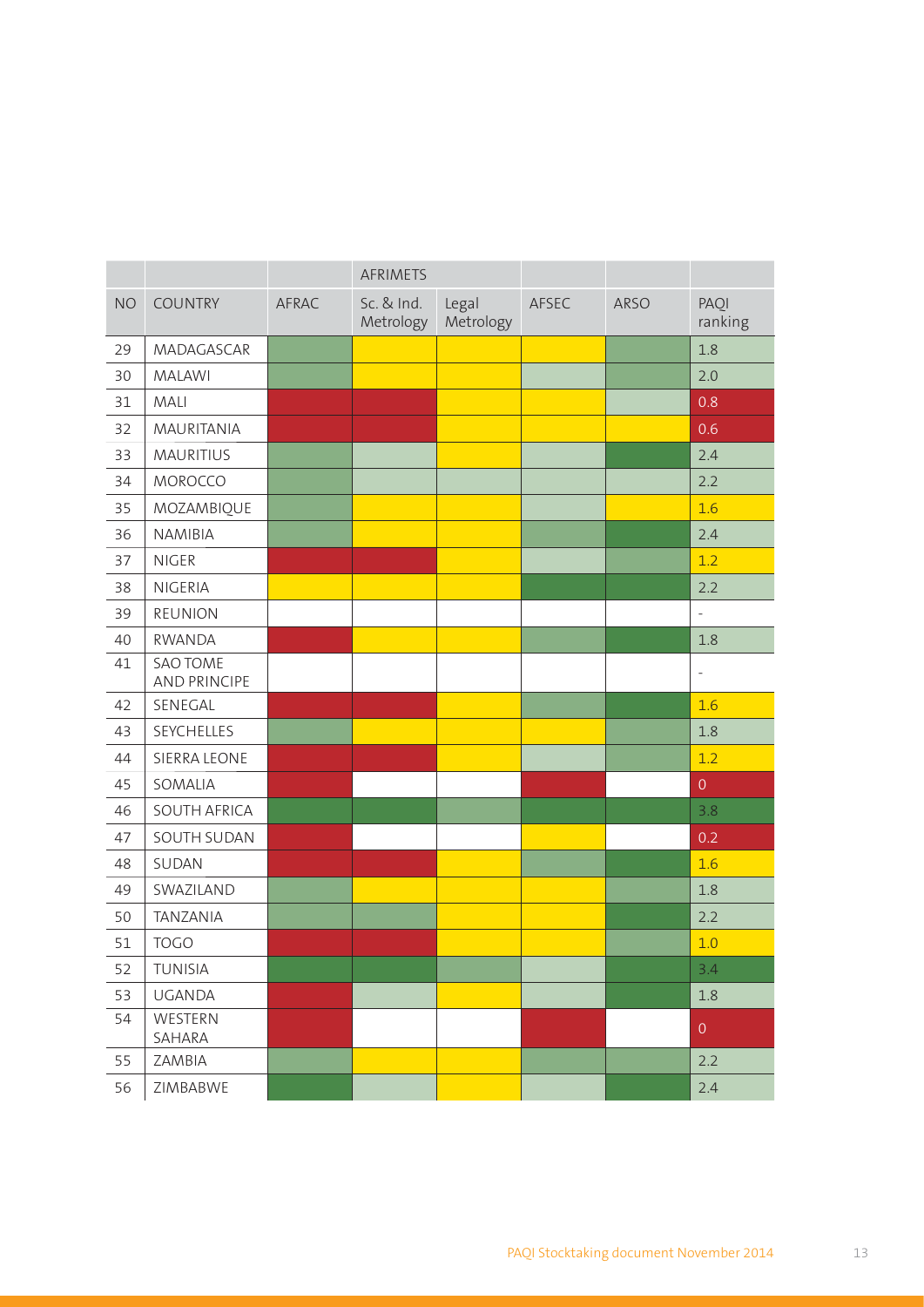#### **2.2 Criteria for classification**

|                | <b>CATEGORY</b>      | <b>Weight Score</b> | Score range | Countries                                                                                                                                                                                                           |
|----------------|----------------------|---------------------|-------------|---------------------------------------------------------------------------------------------------------------------------------------------------------------------------------------------------------------------|
| 1              |                      | $\overline{4}$      | $3.3 - 4.0$ | Egypt, Kenya, South Africa, Tunisia                                                                                                                                                                                 |
| 2              |                      | $\overline{3}$      | $2.5 - 3.2$ |                                                                                                                                                                                                                     |
| $\overline{3}$ |                      | $\mathcal{P}$       | $1.7 - 2.4$ | Algeria, Benin, Botswana, Cote d'Voire, DR<br>Congo, Ethiopia, Ghana, Libya, Madagascar,<br>Malawi, Mauritius. Morocco, Namibia, Nige-<br>ria, Rwanda, Seychelles, Swaziland, Uganda,<br>Tanzania, Zambia, Zimbabwe |
| $\overline{4}$ |                      | 1                   | $0.9 - 1.6$ | Angola, Burkina Faso, Burundi, Cameroon,<br>Gabon, Guinea, Lesotho, Mozambique, Niger,<br>Senegal, Sierra Leone, Sudan, Togo,                                                                                       |
| 5              |                      | 0                   | $0 - 0.8$   | Cape Verde, Central African Republic, Chad,<br>Congo Brazzaville, Djibouti, Eritrea, Equatorial<br>Guinea, Gambia, Guinea Bissau, Liberia, Mali,<br>Mauritania, Somalia, South Sudan, Western<br>Sahara             |
|                | Not catego-<br>rized |                     |             | Comoros, Reunion, Sao Tome and Principe                                                                                                                                                                             |

The highest average =  $4$ , the lowest average =  $0$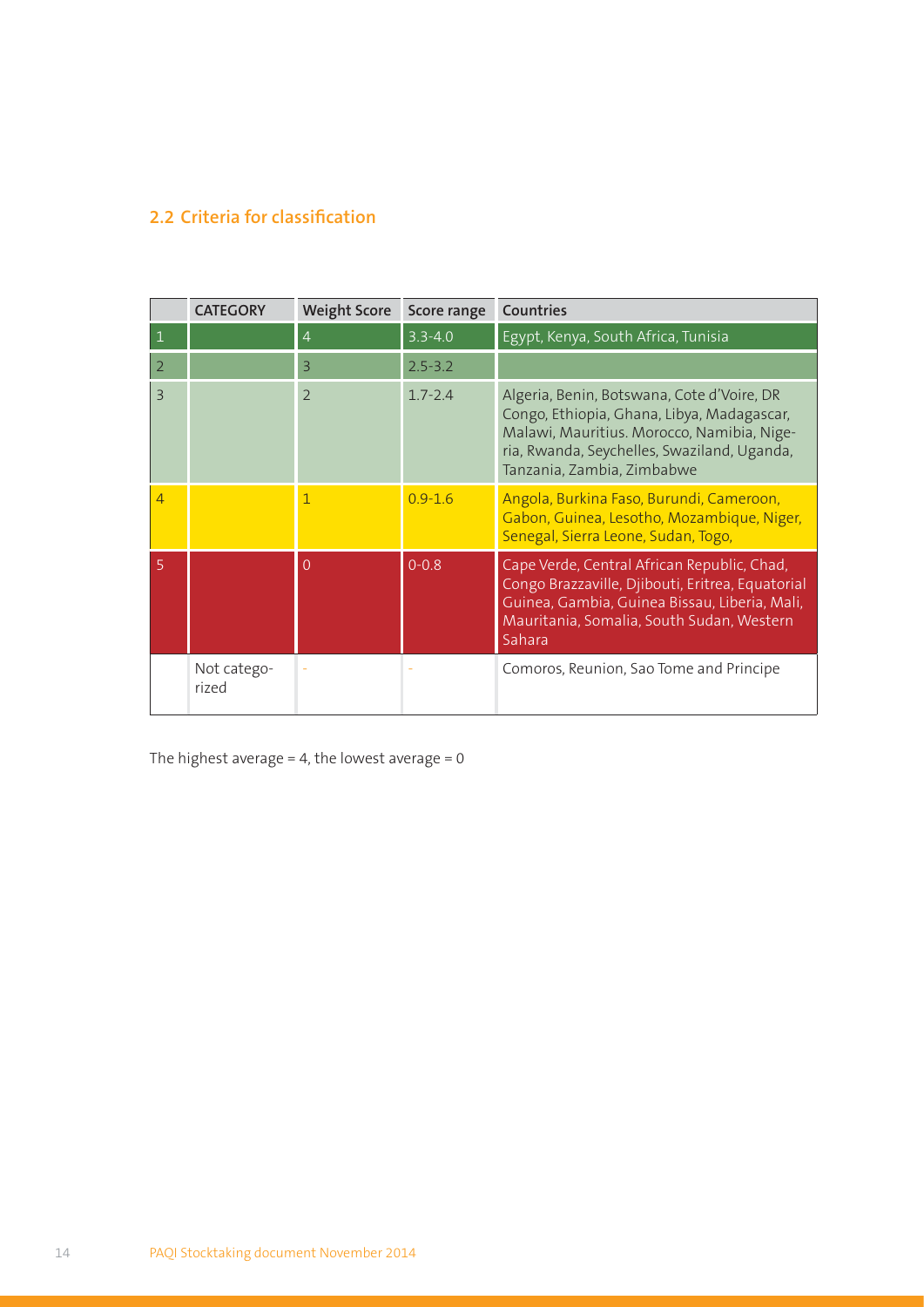## **2.3 Stocktaking Map of Quality Infrastructure in Africa**



Well developed QI Reasonably developed QI Partially developed QI Limited QI Non or very limited QI